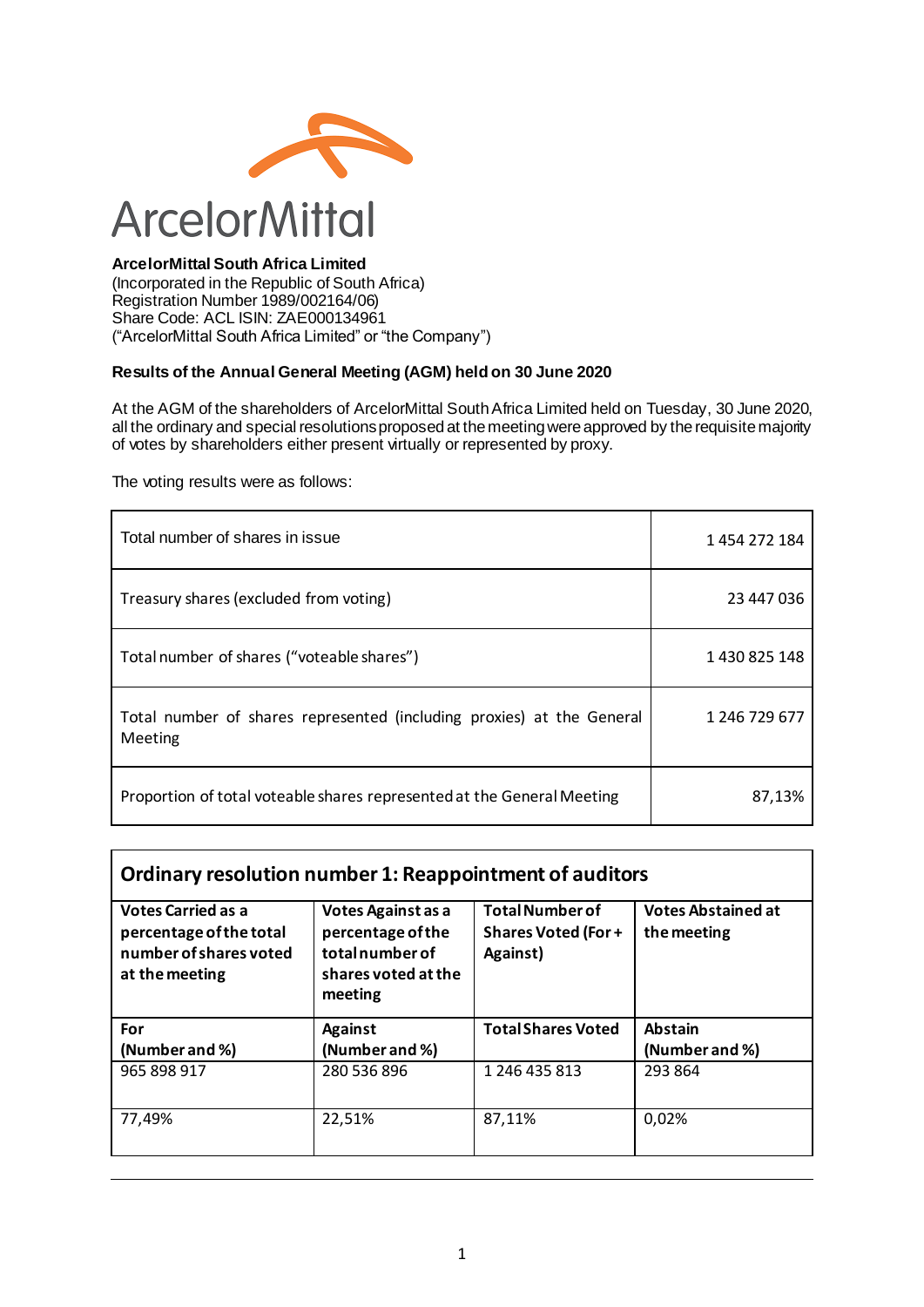# **Ordinary resolution number 2.1: Re-election of Mr JRD Modise**

| <b>Votes Carried as a</b><br>percentage of the total<br>number of shares voted<br>at the meeting | Votes Against as a<br>percentage of the<br>totalnumber of<br>shares voted at the<br>meeting | <b>Total Number of</b><br><b>Shares Voted (For+</b><br>Against) | <b>Votes Abstained at</b><br>the meeting |
|--------------------------------------------------------------------------------------------------|---------------------------------------------------------------------------------------------|-----------------------------------------------------------------|------------------------------------------|
| For<br>(Number and %)                                                                            | <b>Against</b><br>(Number and %)                                                            | <b>Total Shares Voted</b>                                       | <b>Abstain</b><br>(Number and %)         |
| 1 002 734 929                                                                                    | 243 753 244                                                                                 | 1 246 488 173                                                   | 241 504                                  |
| 80,44%                                                                                           | 19,56%                                                                                      | 87,12%                                                          | 0,02%                                    |

# **Ordinary resolution number 2.2: Re-election of Ms NP Mnxasana**

| <b>Votes Carried as a</b><br>percentage of the total<br>number of shares voted<br>at the meeting | Votes Against as a<br>percentage of the<br>total number of<br>shares voted at the<br>meeting | <b>Total Number of</b><br><b>Shares Voted (For+</b><br>Against) | <b>Votes Abstained at</b><br>the meeting |
|--------------------------------------------------------------------------------------------------|----------------------------------------------------------------------------------------------|-----------------------------------------------------------------|------------------------------------------|
| For                                                                                              | <b>Against</b>                                                                               | <b>Total Shares Voted</b>                                       | <b>Abstain</b>                           |
| (Number and %)                                                                                   | (Number and %)                                                                               |                                                                 | (Number and %)                           |
| 1 001 892 531                                                                                    | 244 596 117                                                                                  | 1 246 488 648                                                   | 241 029                                  |
| 80,38%                                                                                           | 19,62%                                                                                       | 87,12%                                                          | 0,02%                                    |

| Ordinary resolution number 2.3: Re-election of Ms KMM Musonda                                    |                                                                                              |                                                                  |                                          |
|--------------------------------------------------------------------------------------------------|----------------------------------------------------------------------------------------------|------------------------------------------------------------------|------------------------------------------|
| <b>Votes Carried as a</b><br>percentage of the total<br>number of shares voted<br>at the meeting | Votes Against as a<br>percentage of the<br>total number of<br>shares voted at the<br>meeting | <b>Total Number of</b><br><b>Shares Voted (For +</b><br>Against) | <b>Votes Abstained at</b><br>the meeting |
|                                                                                                  |                                                                                              |                                                                  |                                          |
| For                                                                                              | <b>Against</b>                                                                               | <b>Total Shares Voted</b>                                        | <b>Abstain</b>                           |
| (Number and %)                                                                                   | (Number and %)                                                                               |                                                                  | (Number and %)                           |
| 1 245 852 756                                                                                    | 635 417                                                                                      | 1 246 488 173                                                    | 241 504                                  |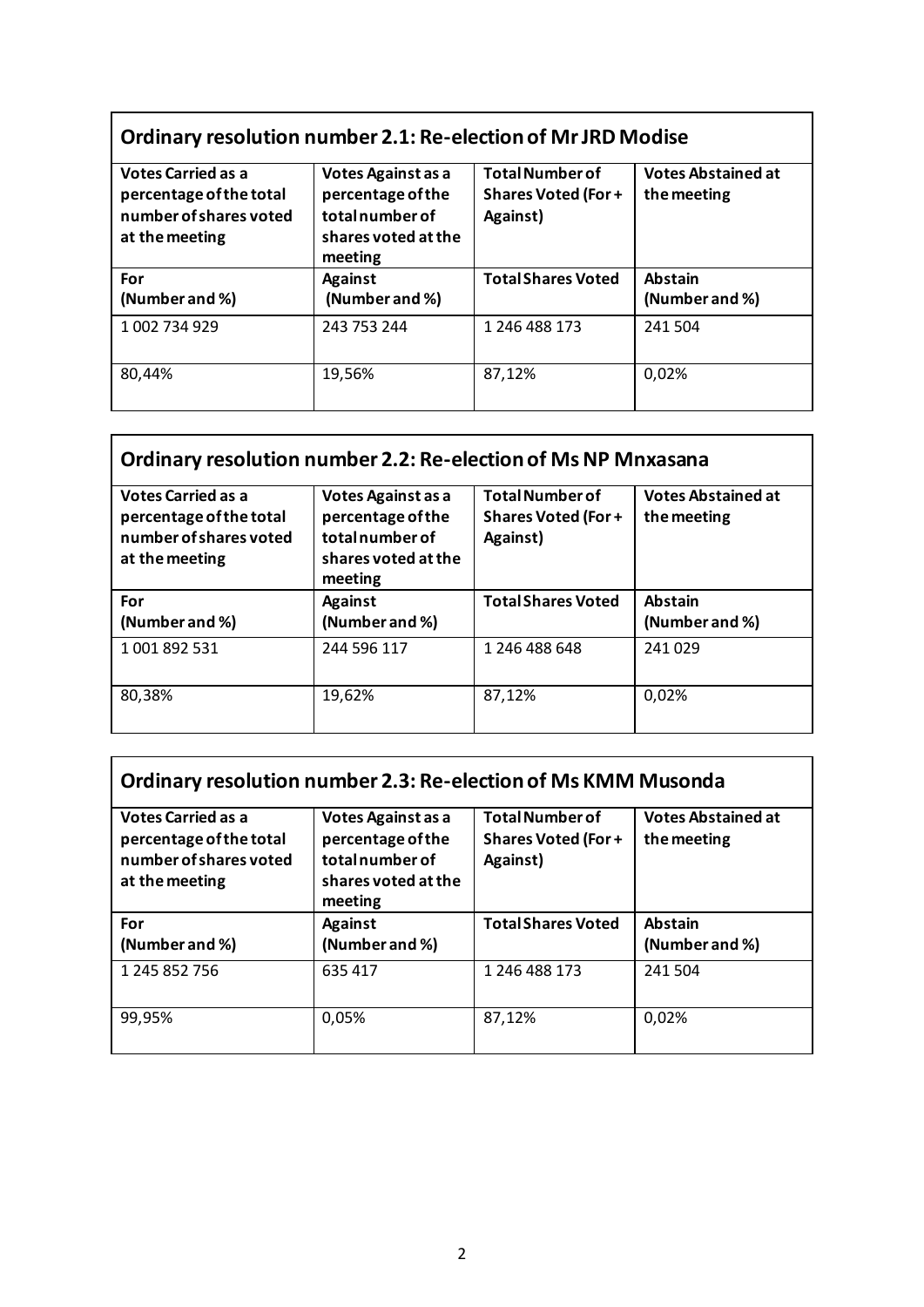# **Ordinary resolution number 2.4: Re-election of Mr NF Nicolau**

| <b>Votes Carried as a</b><br>percentage of the total<br>number of shares voted<br>at the meeting | Votes Against as a<br>percentage of the<br>total number of<br>shares voted at the<br>meeting | <b>Total Number of</b><br><b>Shares Voted (For+</b><br>Against) | <b>Votes Abstained at</b><br>the meeting |
|--------------------------------------------------------------------------------------------------|----------------------------------------------------------------------------------------------|-----------------------------------------------------------------|------------------------------------------|
| For                                                                                              | <b>Against</b>                                                                               | <b>Total Shares Voted</b>                                       | <b>Abstain</b>                           |
| (Number and %)                                                                                   | (Number and %)                                                                               |                                                                 | (Number and %)                           |
| 1 245 983 931                                                                                    | 443 417                                                                                      | 1 246 427 348                                                   | 302 329                                  |
| 99,96%                                                                                           | 0,04%                                                                                        | 87,11%                                                          | 0,02%                                    |

#### **Ordinary resolution number 3.1: Appointment of Ms LC Cele as audit and risk committee member**

| <b>Votes Carried as a</b><br>percentage of the total<br>number of shares voted<br>at the meeting | Votes Against as a<br>percentage of the<br>total number of<br>shares voted at the<br>meeting | <b>Total Number of</b><br><b>Shares Voted (For+</b><br>Against) | <b>Votes Abstained at</b><br>the meeting |
|--------------------------------------------------------------------------------------------------|----------------------------------------------------------------------------------------------|-----------------------------------------------------------------|------------------------------------------|
| For<br>(Number and %)                                                                            | <b>Against</b><br>(Number and %)                                                             | <b>Total Shares Voted</b>                                       | <b>Abstain</b><br>(Number and %)         |
| 1 245 973 272                                                                                    | 510 901                                                                                      | 1 246 484 173                                                   | 245 504                                  |
| 99,96%                                                                                           | 0,04%                                                                                        | 87,12%                                                          | 0,02%                                    |

#### **Ordinary resolution number 3.2: Appointment of Mr JRD Modise as audit and risk committee member**

| <b>Votes Carried as a</b><br>percentage of the total<br>number of shares voted<br>at the meeting | Votes Against as a<br>percentage of the<br>total number of<br>shares voted at the<br>meeting | <b>Total Number of</b><br><b>Shares Voted (For+</b><br>Against) | <b>Votes Abstained at</b><br>the meeting |
|--------------------------------------------------------------------------------------------------|----------------------------------------------------------------------------------------------|-----------------------------------------------------------------|------------------------------------------|
| For<br>(Number and %)                                                                            | <b>Against</b><br>(Number and %)                                                             | <b>Total Shares Voted</b>                                       | <b>Abstain</b><br>(Number and %)         |
| 1 002 610 413                                                                                    | 243 873 760                                                                                  | 1 246 484 173                                                   | 245 504                                  |
| 80,44%                                                                                           | 19,56%                                                                                       | 87,12%                                                          | 0,02%                                    |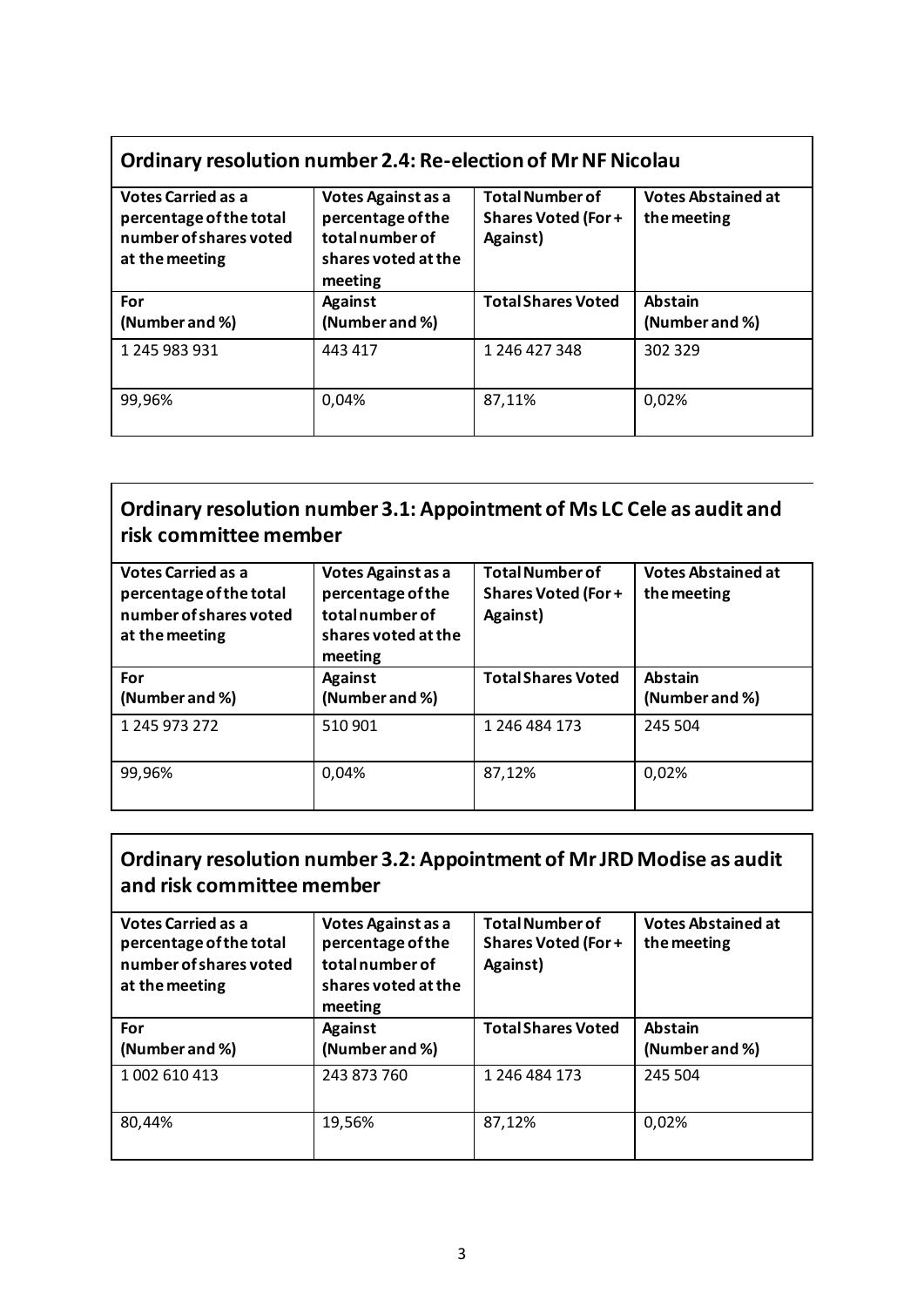#### **Ordinary resolution number 3.3: Appointment of Ms NP Mnxasana as audit and risk committee member**

| <b>Votes Carried as a</b><br>percentage of the total<br>number of shares voted<br>at the meeting | Votes Against as a<br>percentage of the<br>total number of<br>shares voted at the<br>meeting | <b>Total Number of</b><br><b>Shares Voted (For+</b><br>Against) | <b>Votes Abstained at</b><br>the meeting |
|--------------------------------------------------------------------------------------------------|----------------------------------------------------------------------------------------------|-----------------------------------------------------------------|------------------------------------------|
| For                                                                                              | <b>Against</b>                                                                               | <b>Total Shares Voted</b>                                       | <b>Abstain</b>                           |
| (Number and %)                                                                                   | (Number and %)                                                                               |                                                                 | (Number and %)                           |
| 1001890531                                                                                       | 244 594 117                                                                                  | 1 246 484 648                                                   | 245 029                                  |
| 80,38%                                                                                           | 19,62%                                                                                       | 87,12%                                                          | 0,02%                                    |

# **Non-binding resolution number 4.1: Endorsement of remuneration policy**

| <b>Votes Carried as a</b><br>percentage of the total<br>number of shares voted<br>at the meeting | Votes Against as a<br>percentage of the<br>total number of<br>shares voted at the<br>meeting | <b>Total Number of</b><br><b>Shares Voted (For +</b><br>Against) | <b>Votes Abstained at</b><br>the meeting |
|--------------------------------------------------------------------------------------------------|----------------------------------------------------------------------------------------------|------------------------------------------------------------------|------------------------------------------|
| For<br>(Number and %)                                                                            | <b>Against</b><br>(Number and %)                                                             | <b>Total Shares Voted</b>                                        | <b>Abstain</b><br>(Number and %)         |
| 973 705 866                                                                                      | 272 722 138                                                                                  | 1 246 428 004                                                    | 301 673                                  |
| 78,12%                                                                                           | 21,88%                                                                                       | 87,11%                                                           | 0,02%                                    |

| Non-binding resolution number 4.2: Endorsement of the implementation                             |                                                                                             |                                                                 |                                          |
|--------------------------------------------------------------------------------------------------|---------------------------------------------------------------------------------------------|-----------------------------------------------------------------|------------------------------------------|
| report                                                                                           |                                                                                             |                                                                 |                                          |
| <b>Votes Carried as a</b><br>percentage of the total<br>number of shares voted<br>at the meeting | Votes Against as a<br>percentage of the<br>totalnumber of<br>shares voted at the<br>meeting | <b>Total Number of</b><br><b>Shares Voted (For+</b><br>Against) | <b>Votes Abstained at</b><br>the meeting |
| For                                                                                              | <b>Against</b>                                                                              | <b>Total Shares Voted</b>                                       | <b>Abstain</b>                           |
| (Number and %)                                                                                   | (Number and %)                                                                              |                                                                 | (Number and %)                           |
| 973 821 150                                                                                      | 272 586 426                                                                                 | 1 246 407 576                                                   | 322 101                                  |
| 78,13%                                                                                           | 21,87%                                                                                      | 87,11%                                                          | 0,02%                                    |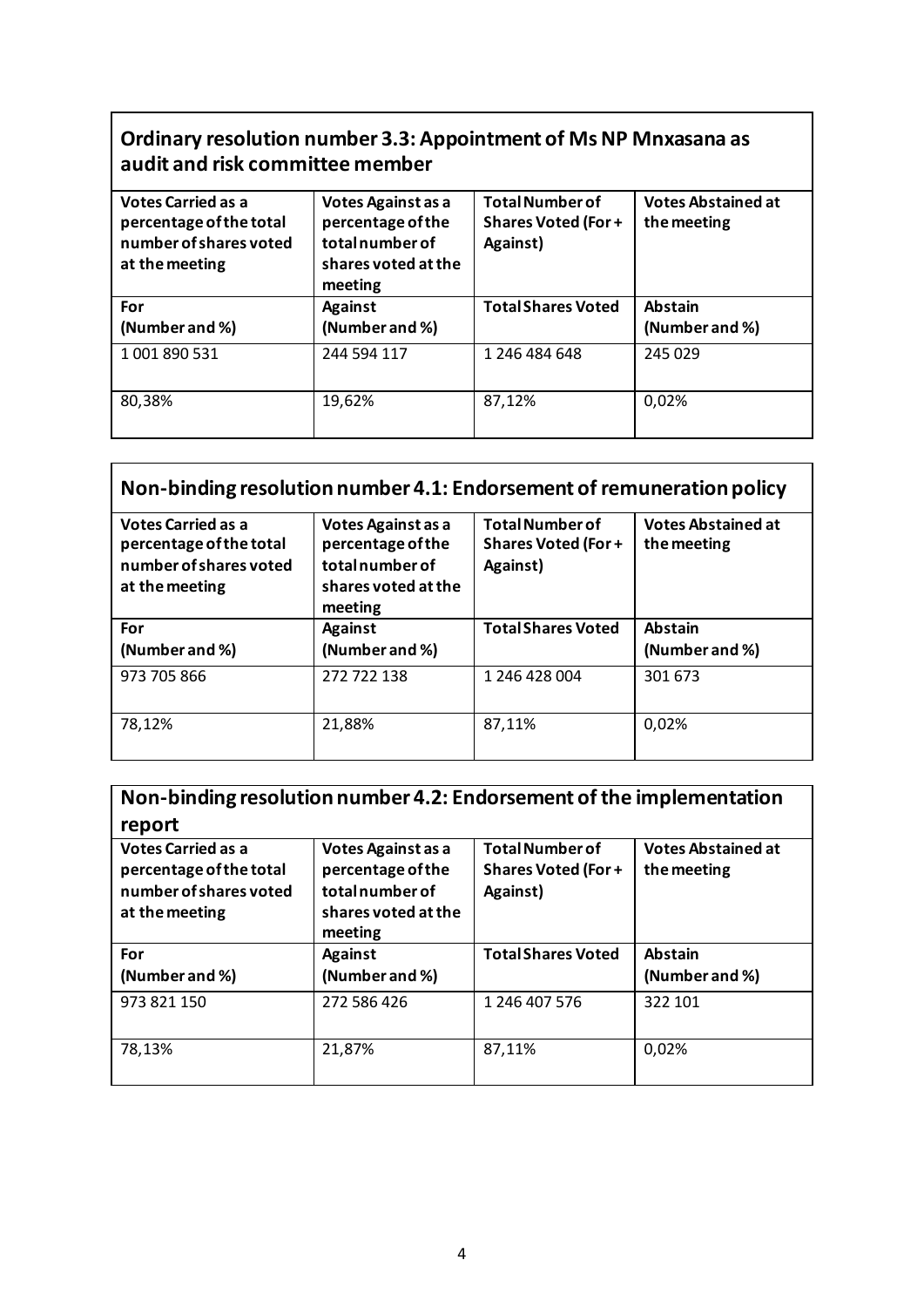## **Special resolution number 1.1: Approval of non-executive directors' fees - Chairperson (all-in annual fee)**

| <b>Votes Carried as a</b><br>percentage of the total<br>number of shares voted<br>at the meeting | Votes Against as a<br>percentage of the<br>total number of<br>shares voted at the<br>meeting | <b>Total Number of</b><br><b>Shares Voted (For+</b><br>Against) | <b>Votes Abstained at</b><br>the meeting |
|--------------------------------------------------------------------------------------------------|----------------------------------------------------------------------------------------------|-----------------------------------------------------------------|------------------------------------------|
| For                                                                                              | <b>Against</b>                                                                               | <b>Total Shares Voted</b>                                       | <b>Abstain</b>                           |
| (Number and %)                                                                                   | (Number and %)                                                                               |                                                                 | (Number and %)                           |
| 973 839 909                                                                                      | 272 595 095                                                                                  | 1 246 435 004                                                   | 294 673                                  |
| 78,13%                                                                                           | 21,87%                                                                                       | 87,11%                                                          | 0,02%                                    |

#### **Special resolution number 1.2: Approval of non-executive directors' fees - Director (annual retainer and attendance per board meeting)**

| <b>Votes Carried as a</b><br>percentage of the total<br>number of shares voted<br>at the meeting | Votes Against as a<br>percentage of the<br>total number of<br>shares voted at the<br>meeting | <b>Total Number of</b><br><b>Shares Voted (For+</b><br>Against) | <b>Votes Abstained at</b><br>the meeting |
|--------------------------------------------------------------------------------------------------|----------------------------------------------------------------------------------------------|-----------------------------------------------------------------|------------------------------------------|
| For<br>(Number and %)                                                                            | <b>Against</b><br>(Number and %)                                                             | <b>Total Shares Voted</b>                                       | <b>Abstain</b><br>(Number and %)         |
| 1 245 814 723                                                                                    | 620 161                                                                                      | 1 246 434 884                                                   | 294 793                                  |
| 99,95%                                                                                           | 0,05%                                                                                        | 87,11%                                                          | 0,02%                                    |

#### **Special resolution number 1.3: Approval of non-executive directors' fees - Audit and risk committee chairperson**

| <b>Votes Carried as a</b><br>percentage of the total<br>number of shares voted<br>at the meeting | Votes Against as a<br>percentage of the<br>total number of<br>shares voted at the<br>meeting | <b>Total Number of</b><br><b>Shares Voted (For+</b><br>Against) | <b>Votes Abstained at</b><br>the meeting |
|--------------------------------------------------------------------------------------------------|----------------------------------------------------------------------------------------------|-----------------------------------------------------------------|------------------------------------------|
| For<br>(Number and %)                                                                            | <b>Against</b><br>(Number and %)                                                             | <b>Total Shares Voted</b>                                       | <b>Abstain</b><br>(Number and %)         |
| 1 245 827 723                                                                                    | 607 161                                                                                      | 1 246 434 884                                                   | 294 793                                  |
| 99,95%                                                                                           | 0,05%                                                                                        | 87,11%                                                          | 0,02%                                    |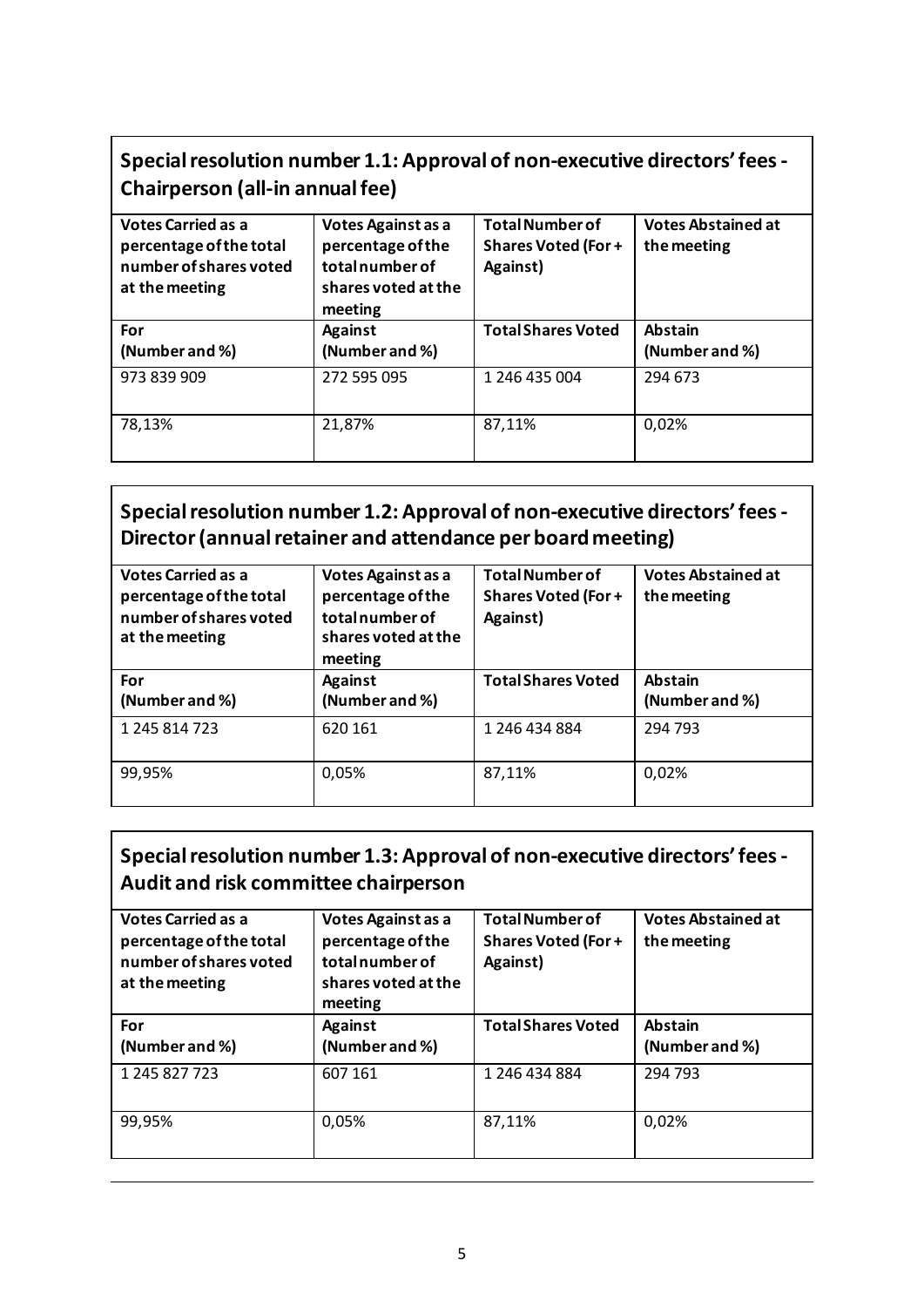#### **Special resolution number 1.4: Approval of non-executive directors' fees - Audit and risk committee member**

| <b>Votes Carried as a</b><br>percentage of the total<br>number of shares voted<br>at the meeting | Votes Against as a<br>percentage of the<br>total number of<br>shares voted at the<br>meeting | <b>Total Number of</b><br><b>Shares Voted (For+</b><br>Against) | <b>Votes Abstained at</b><br>the meeting |
|--------------------------------------------------------------------------------------------------|----------------------------------------------------------------------------------------------|-----------------------------------------------------------------|------------------------------------------|
| For                                                                                              | <b>Against</b>                                                                               | <b>Total Shares Voted</b>                                       | <b>Abstain</b>                           |
| (Number and %)                                                                                   | (Number and %)                                                                               |                                                                 | (Number and %)                           |
| 1 245 829 656                                                                                    | 605 161                                                                                      | 1 246 434 817                                                   | 294 860                                  |
| 99,95%                                                                                           | 0,05%                                                                                        | 87,11%                                                          | 0,02%                                    |

#### **Special resolution number 1.5: Approval of non-executive directors' fees - Human resources, remuneration and nominations committee chairperson**

| <b>Votes Carried as a</b><br>percentage of the total<br>number of shares voted<br>at the meeting | Votes Against as a<br>percentage of the<br>total number of<br>shares voted at the<br>meeting | <b>Total Number of</b><br><b>Shares Voted (For+</b><br>Against) | <b>Votes Abstained at</b><br>the meeting |
|--------------------------------------------------------------------------------------------------|----------------------------------------------------------------------------------------------|-----------------------------------------------------------------|------------------------------------------|
| For<br>(Number and %)                                                                            | <b>Against</b><br>(Number and %)                                                             | <b>Total Shares Voted</b>                                       | <b>Abstain</b><br>(Number and %)         |
| 1 245 829 656                                                                                    | 605 161                                                                                      | 1 246 434 817                                                   | 294 860                                  |
| 99,95%                                                                                           | 0,05%                                                                                        | 87,11%                                                          | 0,02%                                    |

#### **Special resolution number 1.6: Approval of non-executive directors' fees - Human resources, remuneration and nominations committee member**

| <b>Votes Carried as a</b><br>percentage of the total<br>number of shares voted<br>at the meeting | Votes Against as a<br>percentage of the<br>totalnumber of<br>shares voted at the<br>meeting | <b>Total Number of</b><br><b>Shares Voted (For +</b><br>Against) | <b>Votes Abstained at</b><br>the meeting |
|--------------------------------------------------------------------------------------------------|---------------------------------------------------------------------------------------------|------------------------------------------------------------------|------------------------------------------|
| For<br>(Number and %)                                                                            | <b>Against</b><br>(Number and %)                                                            | <b>Total Shares Voted</b>                                        | <b>Abstain</b><br>(Number and %)         |
| 1 245 829 656                                                                                    | 605 161                                                                                     | 1 246 434 817                                                    | 294 860                                  |
| 99,95%                                                                                           | 0,05%                                                                                       | 87,11%                                                           | 0,02%                                    |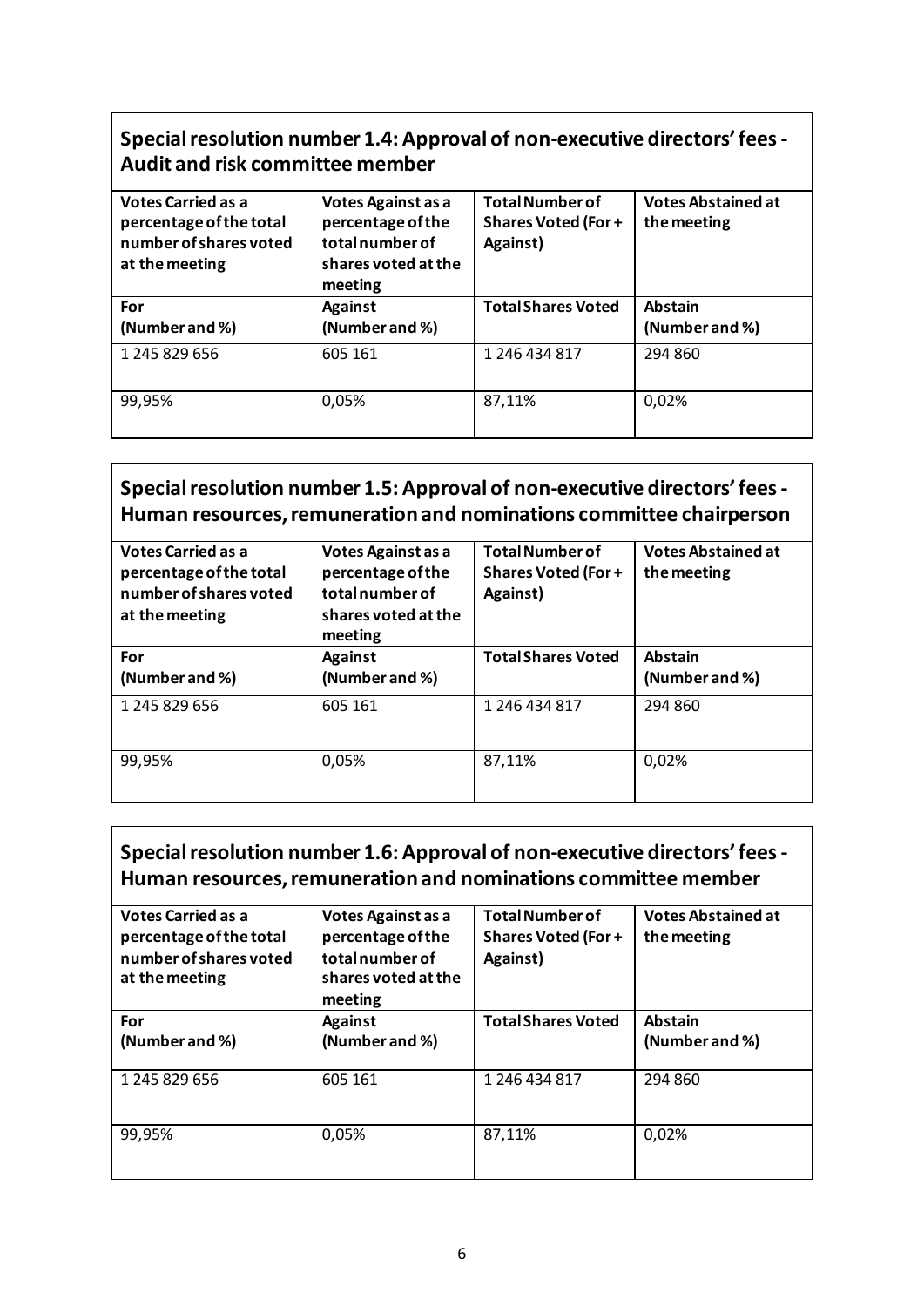# **Special resolution number 1.7: Approval of non-executive directors' fees - Transformation, social and ethics committee chairperson**

| <b>Votes Carried as a</b><br>percentage of the total<br>number of shares voted<br>at the meeting | Votes Against as a<br>percentage of the<br>total number of<br>shares voted at the<br>meeting | <b>Total Number of</b><br><b>Shares Voted (For+</b><br>Against) | <b>Votes Abstained at</b><br>the meeting |
|--------------------------------------------------------------------------------------------------|----------------------------------------------------------------------------------------------|-----------------------------------------------------------------|------------------------------------------|
| For<br>(Number and %)                                                                            | <b>Against</b><br>(Number and %)                                                             | <b>Total Shares Voted</b>                                       | <b>Abstain</b><br>(Number and %)         |
| 1 245 829 656                                                                                    | 605 161                                                                                      | 1 246 434 817                                                   | 294 860                                  |
| 99,95%                                                                                           | 0,05%                                                                                        | 87,11%                                                          | 0,02%                                    |

## **Special resolution number 1.8: Approval of non-executive directors' fees - Transformation, social and ethics committee member**

| <b>Votes Carried as a</b><br>percentage of the total<br>number of shares voted<br>at the meeting | Votes Against as a<br>percentage of the<br>totalnumber of<br>shares voted at the<br>meeting | <b>Total Number of</b><br><b>Shares Voted (For +</b><br>Against) | <b>Votes Abstained at</b><br>the meeting |
|--------------------------------------------------------------------------------------------------|---------------------------------------------------------------------------------------------|------------------------------------------------------------------|------------------------------------------|
| For                                                                                              | <b>Against</b>                                                                              | <b>Total Shares Voted</b>                                        | <b>Abstain</b>                           |
|                                                                                                  |                                                                                             |                                                                  |                                          |
| (Number and %)                                                                                   | (Number and %)                                                                              |                                                                  | (Number and %)                           |
| 1 245 829 656                                                                                    | 605 161                                                                                     | 1 246 434 817                                                    | 294 860                                  |
| 99,95%                                                                                           | 0,05%                                                                                       | 87,11%                                                           | 0,02%                                    |
|                                                                                                  |                                                                                             |                                                                  |                                          |

#### **Special resolution number 1.9: Approval of non-executive directors' fees - Safety, health and environment committee chairperson**

| <b>Votes Carried as a</b><br>percentage of the total<br>number of shares voted<br>at the meeting | Votes Against as a<br>percentage of the<br>totalnumber of<br>shares voted at the<br>meeting | <b>Total Number of</b><br><b>Shares Voted (For+</b><br>Against) | <b>Votes Abstained at</b><br>the meeting |
|--------------------------------------------------------------------------------------------------|---------------------------------------------------------------------------------------------|-----------------------------------------------------------------|------------------------------------------|
| For<br>(Number and %)                                                                            | <b>Against</b><br>(Number and %)                                                            | <b>Total Shares Voted</b>                                       | <b>Abstain</b><br>(Number and %)         |
| 1 245 829 656                                                                                    | 605 078                                                                                     | 1 246 434 734                                                   | 294 943                                  |
| 99,95%                                                                                           | 0,05%                                                                                       | 87,11%                                                          | 0,02%                                    |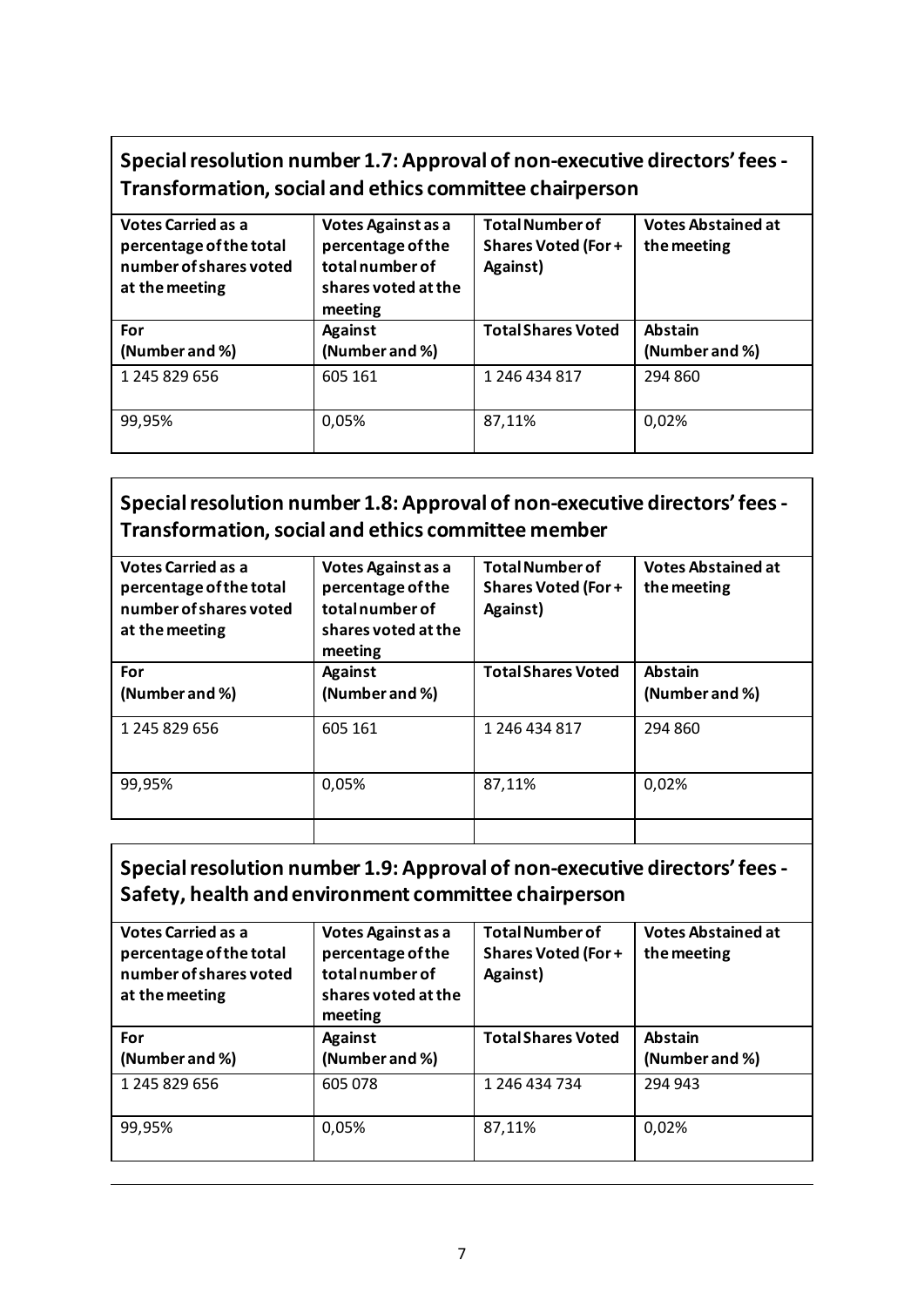#### **Special resolution number 1.10: Approval of non-executive directors' fees - Safety, health and environment committee member**

| <b>Votes Carried as a</b><br>percentage of the total<br>number of shares voted<br>at the meeting | Votes Against as a<br>percentage of the<br>total number of<br>shares voted at the<br>meeting | <b>Total Number of</b><br><b>Shares Voted (For+</b><br>Against) | <b>Votes Abstained at</b><br>the meeting |
|--------------------------------------------------------------------------------------------------|----------------------------------------------------------------------------------------------|-----------------------------------------------------------------|------------------------------------------|
| For<br>(Number and %)                                                                            | <b>Against</b><br>(Number and %)                                                             | <b>Total Shares Voted</b>                                       | <b>Abstain</b><br>(Number and %)         |
| 1 245 829 656                                                                                    | 598 161                                                                                      | 1 246 427 817                                                   | 301860                                   |
| 99,95%                                                                                           | 0,05%                                                                                        | 87,11%                                                          | 0,02%                                    |

#### **Special resolution number 1.11: Approval of non-executive directors' fees - Any ad hoc or other committee appointed by the board (chairperson)**

| <b>Votes Carried as a</b><br>percentage of the total<br>number of shares voted<br>at the meeting | Votes Against as a<br>percentage of the<br>total number of<br>shares voted at the<br>meeting | <b>Total Number of</b><br><b>Shares Voted (For+</b><br>Against) | <b>Votes Abstained at</b><br>the meeting |
|--------------------------------------------------------------------------------------------------|----------------------------------------------------------------------------------------------|-----------------------------------------------------------------|------------------------------------------|
| For                                                                                              | <b>Against</b>                                                                               | <b>Total Shares Voted</b>                                       | <b>Abstain</b>                           |
| (Number and %)                                                                                   | (Number and %)                                                                               |                                                                 | (Number and %)                           |
| 1 245 827 656                                                                                    | 607 161                                                                                      | 1 246 434 817                                                   | 294 860                                  |
| 99,95%                                                                                           | 0,05%                                                                                        | 87,11%                                                          | 0,02%                                    |

## **Special resolution number 1.12: Approval of non-executive directors' fees - Any ad hoc or other committee appointed by the board (member)**

| <b>Votes Carried as a</b><br>percentage of the total<br>number of shares voted<br>at the meeting | Votes Against as a<br>percentage of the<br>total number of<br>shares voted at the<br>meeting | <b>Total Number of</b><br><b>Shares Voted (For+</b><br>Against) | <b>Votes Abstained at</b><br>the meeting |
|--------------------------------------------------------------------------------------------------|----------------------------------------------------------------------------------------------|-----------------------------------------------------------------|------------------------------------------|
| For<br>(Number and %)                                                                            | <b>Against</b><br>(Number and %)                                                             | <b>Total Shares Voted</b>                                       | <b>Abstain</b><br>(Number and %)         |
| 1 245 827 656                                                                                    | 607 161                                                                                      | 1 246 434 817                                                   | 294 860                                  |
| 99,95%                                                                                           | 0,05%                                                                                        | 87,11%                                                          | 0,02%                                    |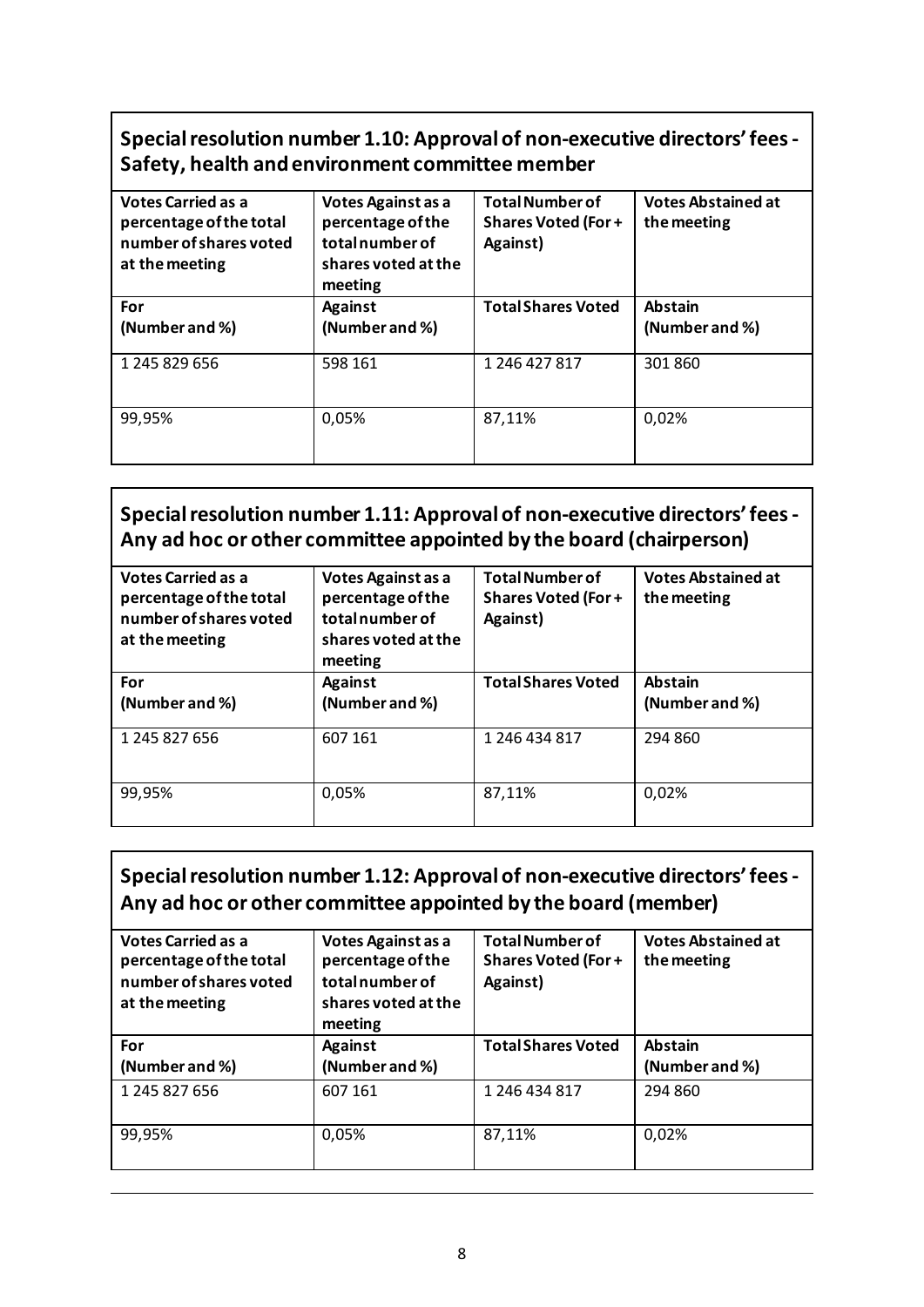#### **Special resolution number 1.13: Approval of non-executive directors' fees - Non-executive director serving as share trust committee chairperson**

| <b>Votes Carried as a</b><br>percentage of the total<br>number of shares voted<br>at the meeting | Votes Against as a<br>percentage of the<br>total number of<br>shares voted at the<br>meeting | <b>Total Number of</b><br><b>Shares Voted (For+</b><br>Against) | <b>Votes Abstained at</b><br>the meeting |
|--------------------------------------------------------------------------------------------------|----------------------------------------------------------------------------------------------|-----------------------------------------------------------------|------------------------------------------|
| For<br>(Number and %)                                                                            | <b>Against</b><br>(Number and %)                                                             | <b>Total Shares Voted</b>                                       | <b>Abstain</b><br>(Number and %)         |
| 1 245 829 656                                                                                    | 605 161                                                                                      | 1 246 434 817                                                   | 294 860                                  |
| 99,95%                                                                                           | 0,05%                                                                                        | 87,11%                                                          | 0,02%                                    |

## **Special resolution number 1.14: Approval of non-executive directors' fees - Non-executive director serving as share trust committee member**

| <b>Votes Carried as a</b><br>percentage of the total<br>number of shares voted<br>at the meeting | Votes Against as a<br>percentage of the<br>total number of<br>shares voted at the<br>meeting | <b>Total Number of</b><br><b>Shares Voted (For+</b><br>Against) | <b>Votes Abstained at</b><br>the meeting |
|--------------------------------------------------------------------------------------------------|----------------------------------------------------------------------------------------------|-----------------------------------------------------------------|------------------------------------------|
| For<br>(Number and %)                                                                            | <b>Against</b><br>(Number and %)                                                             | <b>Total Shares Voted</b>                                       | <b>Abstain</b><br>(Number and %)         |
| 1 245 829 656                                                                                    | 605 161                                                                                      | 1 246 434 817                                                   | 294 860                                  |
| 99,95%                                                                                           | 0,05%                                                                                        | 87,11%                                                          | 0,02%                                    |

| Special resolution number 2: Financial assistance to related or inter-related<br>company         |                                                                                             |                                                                  |                                          |  |  |
|--------------------------------------------------------------------------------------------------|---------------------------------------------------------------------------------------------|------------------------------------------------------------------|------------------------------------------|--|--|
| <b>Votes Carried as a</b><br>percentage of the total<br>number of shares voted<br>at the meeting | Votes Against as a<br>percentage of the<br>totalnumber of<br>shares voted at the<br>meeting | <b>Total Number of</b><br><b>Shares Voted (For +</b><br>Against) | <b>Votes Abstained at</b><br>the meeting |  |  |
| For                                                                                              | <b>Against</b>                                                                              | <b>Total Shares Voted</b>                                        | <b>Abstain</b>                           |  |  |
| (Number and %)                                                                                   | (Number and %)                                                                              |                                                                  | (Number and %)                           |  |  |
| 1 245 748 649                                                                                    | 660 305                                                                                     | 1 246 408 954                                                    | 320723                                   |  |  |
| 99,95%                                                                                           | 0,05%                                                                                       | 87,11%                                                           | 0,02%                                    |  |  |